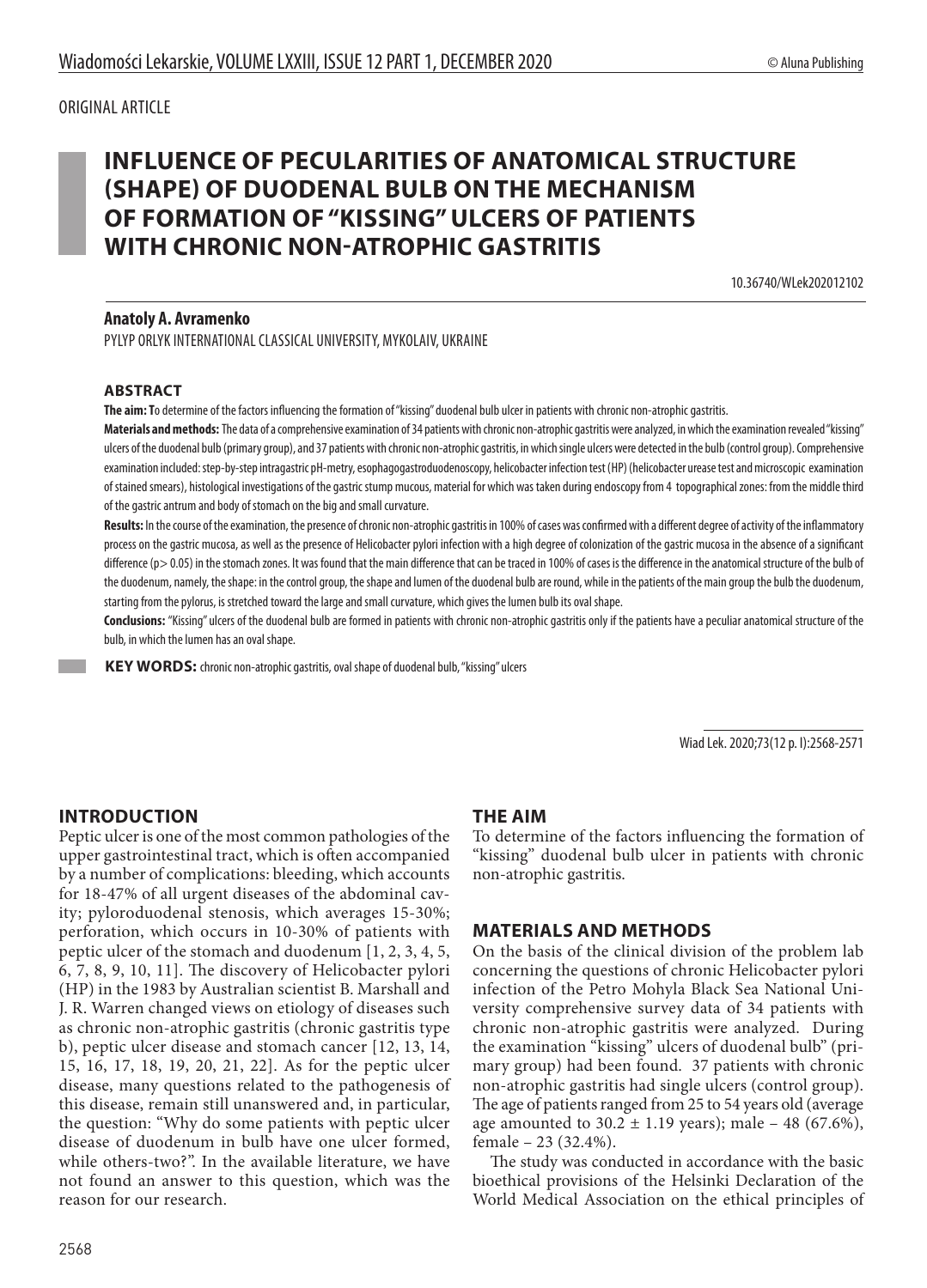| The level of acidity   | <b>Primary group</b><br>$(n = 34)$ | <b>Control group</b><br>$(n = 37)$ |                           |      |
|------------------------|------------------------------------|------------------------------------|---------------------------|------|
|                        | <b>Number of patients</b>          | $\%$                               | <b>Number of patients</b> | $\%$ |
| Hyperacidity expressed |                                    | 5,9                                |                           | 5,4  |
| Hyperacidity moderate  |                                    | 20,6                               |                           | 10,8 |
| Normacidity            | 12                                 | 35,3                               | 14                        | 37,8 |
| Hypoacidity moderate   | 8                                  | 23,5                               | 9                         | 24,4 |
| Hypoacidity expressed  |                                    | 14,7                               | 8                         | 21,6 |
| Anacidity              |                                    |                                    |                           |      |

#### **Table I.** The level of acidity in patients of primary and control group

Note: n-the number of studies

T**able II.** The topography of the localization of ulcerous defects in the duodenal bulb of patients of primary and control groups

|                       | The topography of the localization of ulcerous defects |      |                  |      |                 |               |                        |          |
|-----------------------|--------------------------------------------------------|------|------------------|------|-----------------|---------------|------------------------|----------|
| <b>Groups</b>         | <b>Front wall</b>                                      |      | <b>Back wall</b> |      | Large curvature |               | <b>Small curvature</b> |          |
|                       | <b>Quantity</b>                                        | $\%$ | <b>Quantity</b>  | $\%$ | <b>Quantity</b> | $\frac{9}{6}$ | <b>Quantity</b>        | %        |
| Primary<br>$(n = 34)$ | 34                                                     | 100  | 34               | 100  | $\Omega$        | 0             |                        | $\Omega$ |
| Control<br>$(n = 37)$ | 9                                                      | 24,4 | 14               | 37.8 | 8               | 21,6          | 6                      | 16,2     |

Note: n-the number of studies

scientific 549 medical research involving human (2013) and the order of the Ministry of Health of Ukraine No. 690 dated September 23, 2009, which was confirmed by the findings of the meeting of the Ethical Commission of Petro Mohyla Black Sea National University, Nikolaev

 No. 12 dated December 11, 2019. A written consent was obtained from the patients for the study.

Comprehensive examination included: step-by-step enteric pH-metry based on V.N. Chernobrovii methodology, esophagogastroduodenoscopy (EGDS) by generally accepted method, double HP'S testing: test for urease activity and microscopy of stained by Giemsa smears, material for which was taken during endoscopy from 4 topographical zones: from the middle third of the gastric antrum and body division on the big and small curvature according to our worked out methodology, which allows you to define both the presence of intracellular "depot" of HP infection as well as histological studies of the gastric mucosa, the material for which is taken from the same zone, using a generally accepted method taking into account recent classifications [23, 24].

Sequence of the survey: first patients had pH-metry and after-EGDS with biopsy material for testing on HP and histological studies of the stomach mucosa. The study was conducted in the morning, fasting, in 12-14 hours after the last meal. The data obtained were processed statistically using Student's t-test with the computation of averages (M) and perhaps the likelihood of deviations (m). The changes were considered to be statistically significant at p < 0.05. Statistical calculations were performed using Excel spreadsheets for Microsoft Office.

### **RESULTS**

Data obtained during the conduct of pH-metering, are shown in table I.

As can be seen from this table, ulcer formation in both groups occurred at all levels of gastric acidity with a predominance of low acidity (in the primary group – 13 (38.2%) in the control group-17 (46%) patients), whereas at high acidity is less (in the primary group- 9 (26.5%) in the control group  $-6$  (16.2%).

When carrying out the EGDS active ulcerative process in the duodenum was found in 100% of patients of both groups; 8 (23.5%) patients of the primary group and 11 (29.7%) patients of the control group had suffered in the past manifestations of ulcers duodenal bulb as scar deformity of varying degrees of severity. Data on the location of ulcers for topographical zones bulbs duodenal ulcer are shown in table II.

As can be seen from the table "kissing" ulcer are not in vain have such a title: they are arranged symmetrically opposite one another on front-back walls, whereas ulcerative defects among patients of the control group are not only in these areas, but also on small and large curvature.

When analyzing data of histological investigations, of all patients in 100% of cases, have confirmed the existence of chronic non-atrophic gastritis in both active and inactive stages of varying degrees of severity.

When testing on HP Helicobacter infection was detected in 100% of cases. Data on the extent of the gastric mucosa semination with HP infection on topographical zones of the stomach of patients of primary and control groups are shown in table III.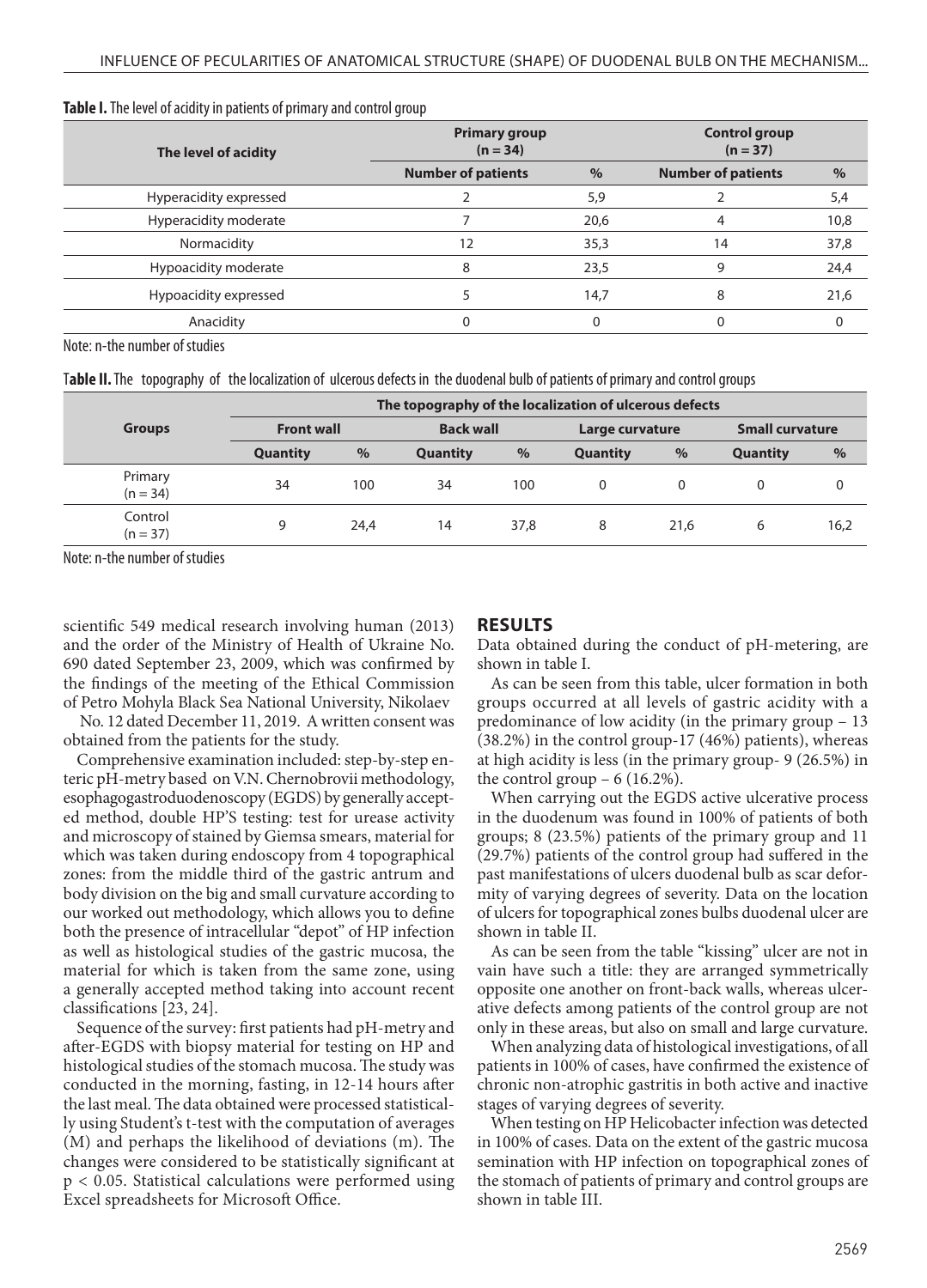| <b>Groups</b> | Degree of gastric mucosa semination with HP infection on topographical zones (+)/( $M \pm m$ ) |                            |  |  |  |
|---------------|------------------------------------------------------------------------------------------------|----------------------------|--|--|--|
|               | <b>Antrum department</b>                                                                       | <b>Body of the stomack</b> |  |  |  |
| Primary group | a) $2,13 \pm 0,27$                                                                             | a) $2,24 \pm 0,27$         |  |  |  |
| $(n = 34)$    | b) $2,11 \pm 0,27$                                                                             | b) $2,25 \pm 0,27$         |  |  |  |
| Control group | a) $2,10 \pm 0.25$                                                                             | a) $2.13 \pm 0.25$         |  |  |  |
| $(n = 37)$    | b) $2,16 \pm 0.25$                                                                             | b) $2,18 \pm 0,25$         |  |  |  |

**Table III.** Degree of gastric mucosa semination with HP infection on topographical zones main of patients of primary and control groups

Note: n-the number of studies, a)-large curvature, b)-small curvature



**Fig 1.** Peculiarities of the form of lumen bulb of the duodenum and localization of ulcerous defect of patients of primary group

Comparative analysis of data on the medium level of semination with HP infection on gastric mucosa on similar topographical areas of patients of primary and control groups, reliable differences weren't found ( $p > 0.05$ ).

The main difference, which can be seen in 100% of cases, is the distinction of the anatomical structure of the duodenal bulb-shape: control group patients form and lumen bulb of the duodenum have round shape, whereas in patients from primary group duodenal bulb, starting from the gatekeeper, is elongated in the direction of big and small curvature that gives clearance of bulb oval shape. Peculiarities of the form of lumen bulb of the duodenum and localization of ulcerous defects of patients of the primary group are represented on Picture 1.

# **DISCUSSION**

This phenomenon can be explained in terms of laws for fluid. When you change the shape of the bread pan (move from large containers-stomach into the tube of duodenal ulcer with much smaller cross-section), which passes under the pressure gas and gas density changes. Gas in the stomach is residual ammonia (RA)-ammonia, which was formed out of food urea under the influence of urease enzyme HP infection and has not been used to neutralize the hydrochloric acid around the bacteria. Receipt of RA in the duodenum from the stomach under high pressure occurs either at the expense of hyperkinesia (enhanced peristalsis of stomach under stress) ("piston" effect), or due to the sharp rhythmic compression of the stomach during physical exercise or massage (effect of "bellows") or a combination of both effects [12]. In a situation with an oval shape of the duodenal bulb gas density will be more in the central and front walls, where, according to a new theory of ulcer formation theory "caustic alkali spit" and conditions are formed for the formation of a grout containing a high concentration of sodium ammonium hydroxide, contact with which leads to damage of the mucosa of the duodenum with formation of symmetric ulcerous defect [12].

# **CONCLUSIONS**

"Kissing" ulcers of the duodenal bulb are formed in patients with chronic non-atrophic gastritis only if the patients have a peculiar anatomical structure of the bulb, in which the lumen has an oval shape.

# **REFERENCES**

- 1. Sovcov S.A. Vybor sposoba lecheniya probodnoj gastroduodenalnoj yazvy [The choice of treatment for perforated gastroduodenal ulcers]. Hirurgiya. 2015;11:41–45. (in Russian).
- 2. Gadzhiev D.N., Allahverdiev V.A., Sushkov S.V. et al. Vliyanie citokinoterapii na rezultaty hirurgicheskogo lecheniya bolnyh s ostrym yazvennym gastroduodenalnym krovotecheniem [The effect of cytokine therapy on the results of surgical treatment of patients with acute ulcerative gastroduodenal bleeding]. Hirurgiya. 2016; 6: 57 – 61. (in Russian).
- 3. Lebedev N.V., Klimov A.E., Petuhov V.A. Povtornyj endoskopicheskij gemostaz kak alternativa hirurgicheskomu lecheniyu bolnyh s yazvennymi gastroduodenalnymi krovotecheniyami [Repeated endoscopic hemostasis as an alternative to surgical treatment of patients with gastroduodenal ulcer bleeding]. Hirurgiya. 2016; 6: 52 – 56. (in Russian).
- 4. Veligockij N.N., Komarchuk V.V., Trushin A.S. et al. Individualnoaktivnaya taktika pri yazvennyh krovotecheniyah [Individually active tactics for ulcerative bleeding]. Harkivska hirurgichna shkola. 2016; 2(77): 149 – 151. (in Russian).
- 5. Bojko V.V., Krivorotko I.V., Groma V.G. Rezultaty i problemnye voprosy lecheniya ostryh yazvennyh zheludochno-kishechnyh krovotechenij za poslednie 15 let. Harkivska hirurgichna shkola [Results and problematic issues in the treatment of acute gastrointestinal bleeding in the past 15 years.]. 2016; 2(77): 141- 145. (in Russian).
- 6. Beburishvili A.G., Panin S.I., Mihajlov D.V. et al. Vozmozhnosti konservativnogo lecheniya probodnoj yazvy [Possibilities for conservative treatment of perforated ulcers]. Hirurgiya. 2016; 5: 69 – 73. (in Russian).
- 7. Gadzhiev D.N., Allahverdiev V.A., Sushkov S.V. et al. Sostoyanie mestnyh i sistemnyh pokazatelej immunnogo, citokinovogo i antioksidantnogo statusa pri ostryh yazvennyh gastroduodenalnyh krovotecheniyah [The state of local and systemic indicators of the immune, cytokine and antioxidant status in acute ulcerative gastroduodenal bleeding]. Hirurgiya Ukrayini. 2015; 3: 44 – 48. (in Russian).